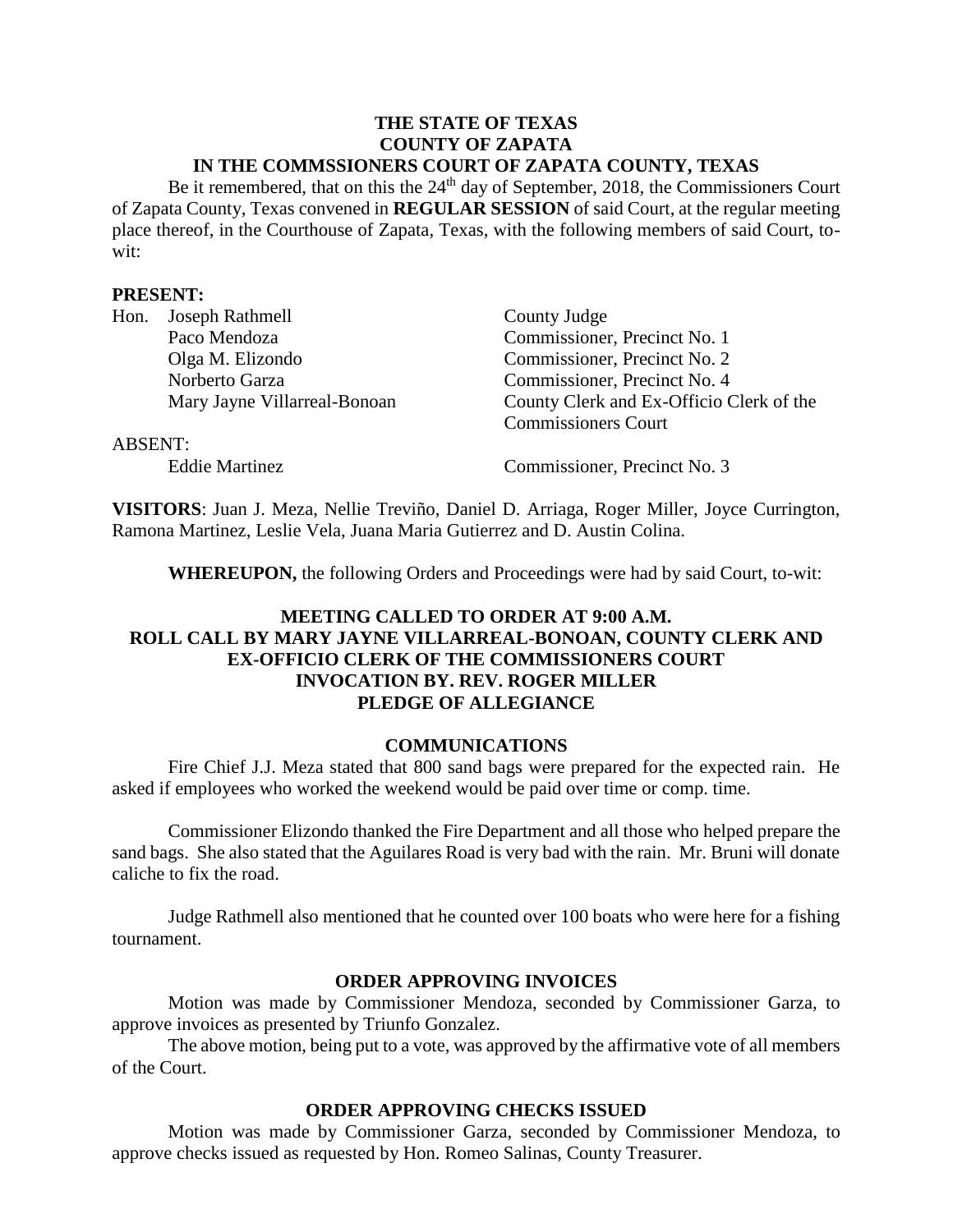The above motion, being put to a vote, was approved by the affirmative vote of all members of the Court.

## **REPORT ON BOYS AND GIRLS CLUB OF ZAPATA COUNTY**

Leslie Vela reported that Boys and Girls Club attendees start daily activities with a meal then homework. If they have no homework, then they can go to the library. By 5 p.m. the older children start with outdoor activities, including playing basketball while the younger children play indoor. For Halloween they will have candy bags, cupcakes and a costume contest. The club has a safety committee headed by Chief Ray Del Bosque. (Written report attached for the record.)

## **ORDER APPROVING TO KEEP ZAPATA COUNTY DOMAIN NAME**

Motion was made by Commissioner Mendoza, seconded by Commissioner Garza, to approve to take required action to keep the Zapata County Domain Name co.zapata.tx.us active with TAC CIRA as requested by Hon. Joe Rathmell, County Judge.

The above motion, being put to a vote, was approved by the affirmative vote of all members of the Court.

# **ORDER APPROVING TEXAS STATE WIDE VINE SERVICE AGREEMENT FOR FY 2019**

Motion was made by Commissioner Garza, seconded by Commissioner Mendoza, to approve the Texas State wide VINE Service Agreement for FY 2019 as requested by Hon Joe Rathmell, County Judge.

The above motion, being put to a vote, was approved by the affirmative vote of all members of the Court.

# **ORDER ADOPTING 2019 SHERIFFS' AND CONSTABLES' FEES FOR ZAPATA COUNTY**

Motion was made by Commissioner Garza, seconded by Commissioner Mendoza, to approve to adopt the 2019 Sheriffs' and Constables' Fees for Zapata County as requested by Hon. Joe Rathmell, County Judge.

The above motion, being put to a vote, was approved by the affirmative vote of all members of the Court.

## **ORDER APPROVING PAYMENT TO GMC HOUSE REMODELING FOR SECURITY IMPROVMENTS NEEDED AT JUSTICE OF THE PEACE PCT 2 OFFICE**

Motion was made by Commissioner Garza, seconded by Commissioner Mendoza, to approve payment to GMC House Remodeling (Jorge Mendoza), being the lowest bidder, the amount of approximately \$7,000.00; for security improvements needed at the Justice of the Peace Precinct 2 office as requested by Hon. Juana Maria Gutierrez, Justice of the Peace, Pct. 2

The above motion, being put to a vote, was approved by the affirmative vote of all members of the Court.

# **ORDER APPROVING PURCHASE OF PLANTRONICS HEADSET AND LIFTER**

Motion was made by Commissioner Mendoza, seconded by Commissioner Garza, to approve to purchase Plantronics headset & lifter for the purchase price of \$512.42 to be paid out of the Technology Fund as requested by Hon. Juana Maria Gutierrez, Justice of the Peace, Pct. 2.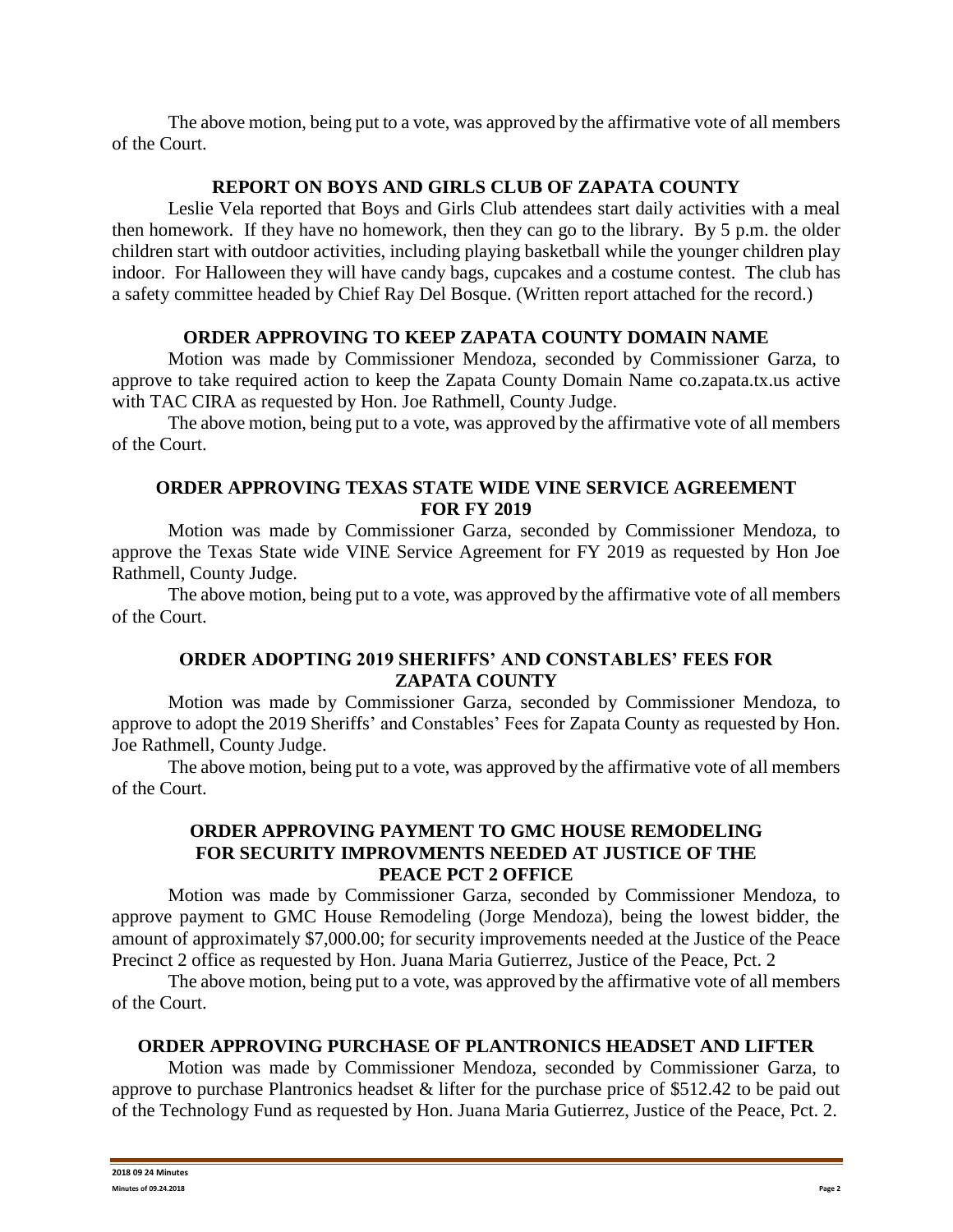The above motion, being put to a vote, was approved by the affirmative vote of all members of the Court.

## **NO ACTION WAS TAKEN ON THE FOLLOWING ITEM**

To approve the proposal for a removal of an existing wall and completely rebuild wall in line with new corridor at the Justice of the Peace Pct. 2 office as requested by Hon. Juana Maria Gutierrez, Justice of the Peace, Pct. 2.

## **ORDER APPROVING PAYMENT TO HERNANDEZ PEST CONTROL, LLC**

Motion was made by Commissioner Garza, seconded by Commissioner Elizondo, to approve payment in the amount of \$245.00 to Hernandez Pest Control, LLC for pest control pesticides at Pct. 2 Justice of the Peace office as requested by Hon. Juana Maria Gutierrez, Justice of the Peace, Pct. 2.

The above motion, being put to a vote, was approved by the affirmative vote of all members of the Court.

## **ORDER APPROVING AND ACCEPTING RESIGNATION OF ELOY CHAPA III FROM SEWER PLANT DEPARTMENT**

Motion was made by Commissioner Garza, seconded by Commissioner Mendoza, to approve and accept the resignation of Eloy Chapa III from the Sewer Plant Department, effective September 14, 2018 as requested by Nellie R. Treviño.

The above motion, being put to a vote, was approved by the affirmative vote of all members of the Court.

# **ORDER APPROVING LINE ITEM TRANSFERS**

Motion was made by Commissioner Garza, seconded by Commissioner Mendoza, to approve the following line item transfers to meet departmental needs:

|             | <b>DEPARTMENT</b> | <b>LINE ITEM</b> | <b>FUND</b>               | <b>AMOUNT</b> |
|-------------|-------------------|------------------|---------------------------|---------------|
| <b>FROM</b> | Tax Office        | 10-499-334       | Scanning and Preservation | \$550.00      |
| <b>TO</b>   | Tax Office        | $10-499-310$     | <b>Office Supplies</b>    | \$550.00      |
| <b>FROM</b> | Tax Office        | 10-499-334       | Scanning and Preservation | \$300.00      |
| <b>TO</b>   | Tax Office        | $10-499-311$     | Postage                   | \$300.00      |

as requested by Hon. Luis Lauro Gonzalez, Tax Assessor Collector.

The above motion, being put to a vote, was approved by the affirmative vote of all members of the Court.

Motion was made by Commissioner Garza, seconded by Commissioner Mendoza, to approve the following line item transfers to meet departmental needs:

|             | <b>DEPARTMENT</b> | <b>LINE ITEM</b> | <b>FUND</b>               | <b>AMOUNT</b> |
|-------------|-------------------|------------------|---------------------------|---------------|
| <b>FROM</b> | Fire Department   | $10 - 543 - 330$ | Fuel and Lube             | \$5,000.00    |
| <b>TO</b>   | Fire Department   | 10-543-401       | Turn Out Gear             | \$5,000.00    |
| <b>FROM</b> | Fire Department   | 10-543-459       | <b>Building Repairs</b>   | \$3,000.00    |
| <b>TO</b>   | Fire Department   | $10 - 543 - 336$ | Repairs & Maint. Supplies | \$3,000.00    |

as requested by Fire Chief J.J. Meza, Fire Department.

The above motion, being put to a vote, was approved by the affirmative vote of all members of the Court.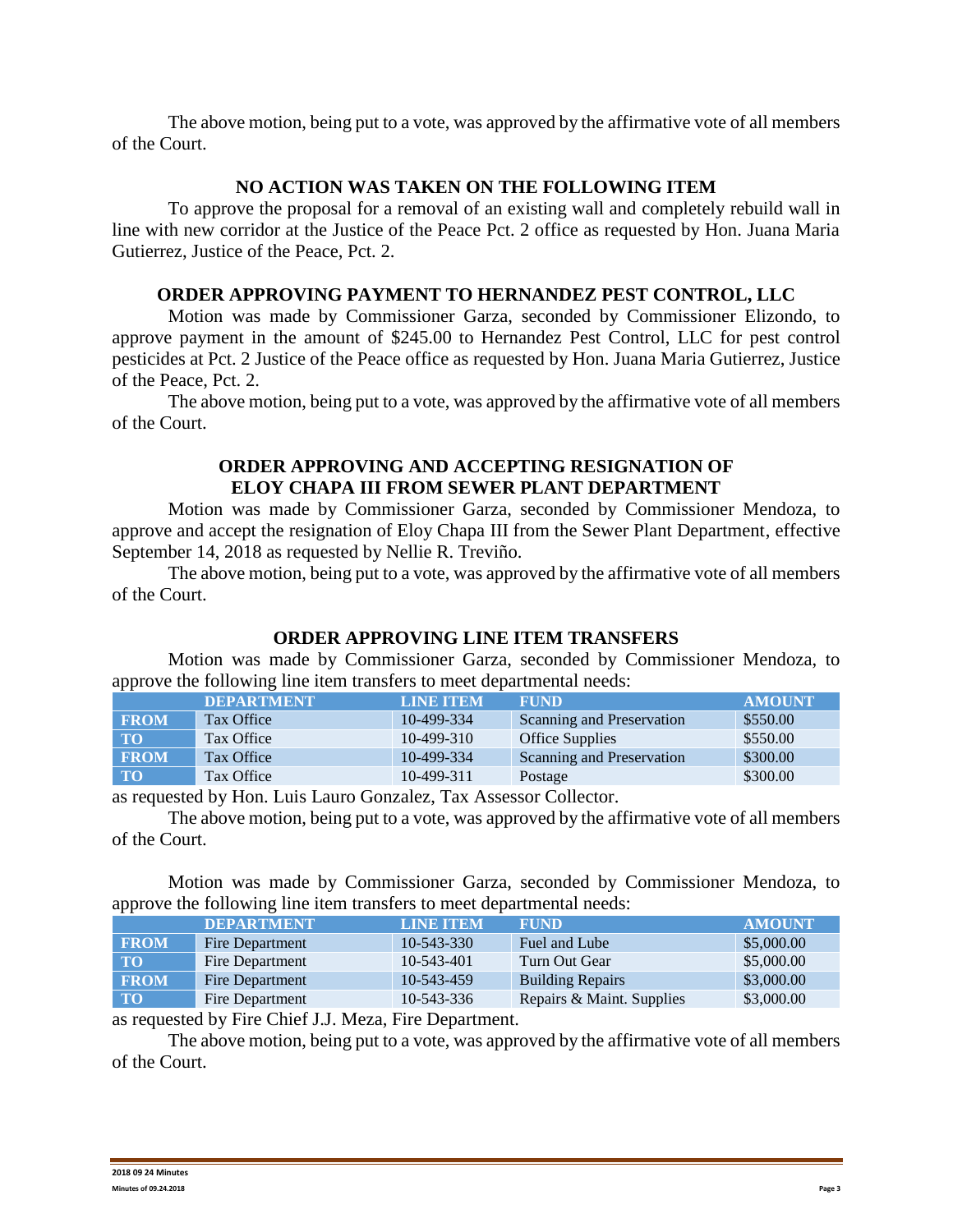Motion was made by Commissioner Garza, seconded by Commissioner Mendoza, to approve the following line item transfer to meet departmental needs:

|             | <b>DEPARTMENT</b> | <b>LINE ITEM</b> | FUND     | <b>AMOUNT</b> |
|-------------|-------------------|------------------|----------|---------------|
| <b>EROM</b> | Constable Pct. 2  | 10-550-428       | Travel   | \$827.47      |
| TO          | Constable Pct. 2  | 10-550-311       | Supplies | \$827.47      |

as requested by Hon. Daniel D. Arriaga, Constable Pct. 2.

The above motion, being put to a vote, was approved by the affirmative vote of all members of the Court.

Motion was made by Commissioner Garza, seconded by Commissioner Mendoza, to approve the following line item transfer to meet departmental needs:

|                                                     | <b>DEPARTMENT</b> | LINE TEM   | <b>FUND!</b>             | <b>AMOUNT</b> |  |
|-----------------------------------------------------|-------------------|------------|--------------------------|---------------|--|
| <b>FROM</b>                                         | <b>Aviation</b>   | 10-667-458 | <b>Contract Services</b> | \$3,000.00    |  |
| <b>TO</b>                                           | Aviation          | 10-667-456 | Repairs & Maintenance    | \$3,000.00    |  |
| so requested by Charlie Assaitt, Aiment Cypermisson |                   |            |                          |               |  |

as requested by Charlie Avaritt, Airport Supervisor.

The above motion, being put to a vote, was approved by the affirmative vote of all members of the Court.

Motion was made by Commissioner Garza, seconded by Commissioner Mendoza, to approve the following line item transfers to meet departmental needs:

|             | <b>DEPARTMENT</b>     | <b>LINE ITEM</b> | <b>FUND</b>             | <b>AMOUNT</b> |
|-------------|-----------------------|------------------|-------------------------|---------------|
| <b>FROM</b> | Zapata Co. Waterworks | 80-600-427       | Workshops/Travel        | \$951.00      |
| <b>TO</b>   | Zapata Co. Waterworks | 80-600-330       | Fuel & Lubricants       | \$951.00      |
| <b>FROM</b> | Zapata Co. Waterworks | 80-600-404       | Engineering             | \$10.00       |
| <b>TO</b>   | Zapata Co. Waterworks | 80-600-462       | <b>Equipment Rental</b> | \$10.00       |
| <b>FROM</b> | Zapata Co. Waterworks | 80-600-310       | <b>Office Supplies</b>  | \$21.00       |
| <b>TO</b>   | Zapata Co. Waterworks | 80-600-489       | Refunds                 | \$21.00       |
| <b>FROM</b> | Zapata Co. Waterworks | 80-600-227       | License Stipends        | \$4,000.00    |
| <b>TO</b>   | Zapata Co. Waterworks | 80-600-336       | Repair & Maint.         | \$4,100.00    |

as requested by Carlos Treviño, Water Plant Manager.

The above motion, being put to a vote, was approved by the affirmative vote of all members of the Court.

Motion was made by Commissioner Garza, seconded by Commissioner Mendoza, to approve the following line item transfer to meet departmental needs:

|             | <b>DEPARTMENT</b>            | <b>LINE ITEM</b> | <b>FUND</b>             | <b>AMOUNT</b> |
|-------------|------------------------------|------------------|-------------------------|---------------|
| <b>FROM</b> | <b>CO. ATTORNEY'S OFFICE</b> | 10-475-454       | <b>VEHICLE EXPENSE</b>  | \$2,010.87    |
| <b>TO</b>   | CO. ATTORNEY'S OFFICE        | 10-475-392       | MISC. MAINT. EXPENSE    | \$2,010.87    |
| <b>FROM</b> | CO. ATTORNEY'S OFFICE        | 10-475-462       | <b>EQUIPMENT RENTAL</b> | \$1,364.81    |
| <b>TO</b>   | CO. ATTORNEY'S OFFICE        | 10-475-392       | MISC. MAINT. EXPENSE    | \$1,364.81    |
| <b>FROM</b> | CO. ATTORNEY'S OFFICE        | $10-475-311$     | <b>POSTAGE EXPENSE</b>  | \$438.20      |
| <b>TO</b>   | <b>CO. ATTORNEY'S OFFICE</b> | 10-475-392       | MISC. MAINT. EXPENSE    | \$438.20      |

as requested by Said Alfonso Figueroa, County Attorney.

The above motion, being put to a vote, was approved by the affirmative vote of all members of the Court.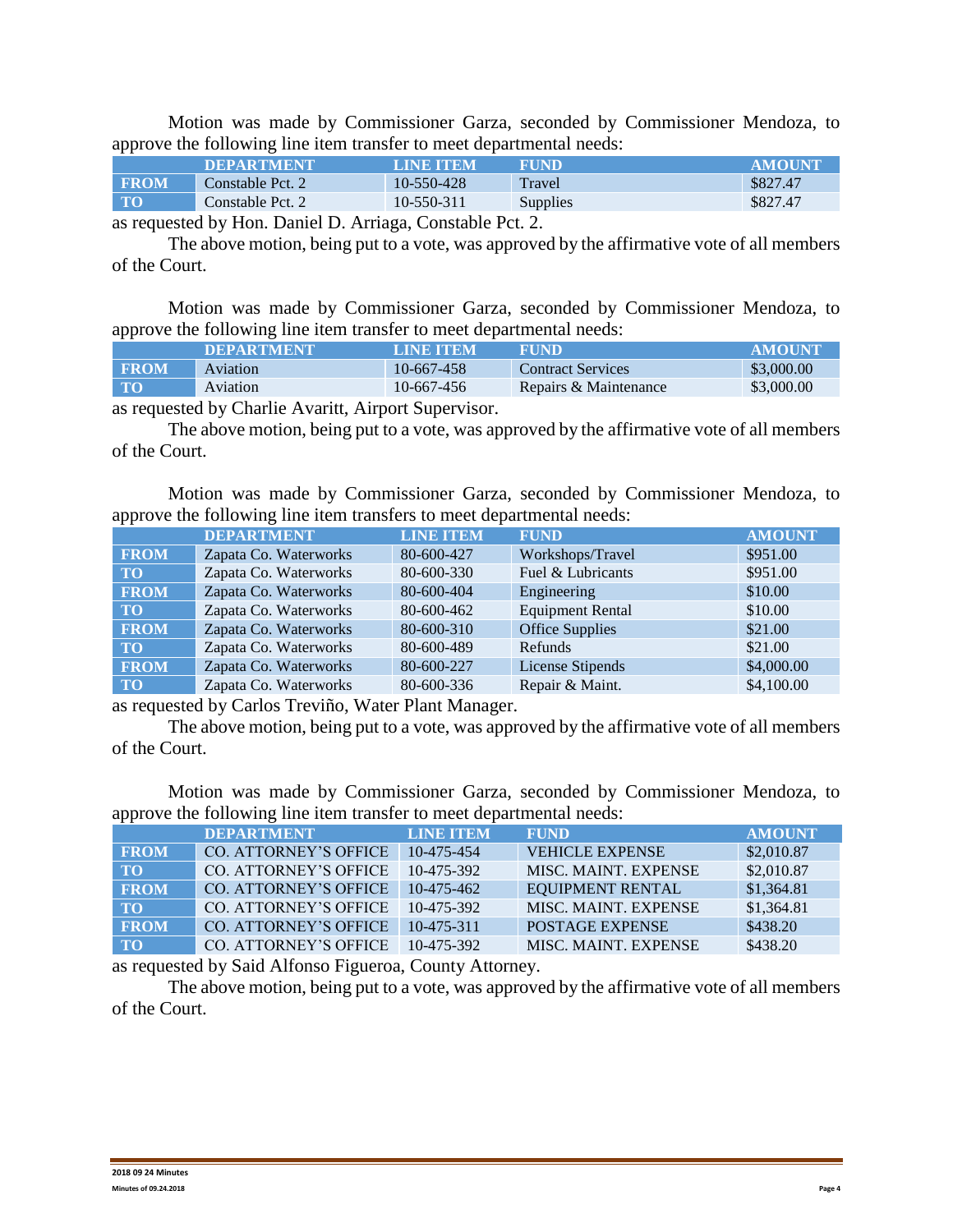## **ORDER APPROVING RESOLUTION AUTHORIZING COMMISSIONER OLGA M. ELIZONDO TO ACT ON BEHALF OF ZAPATA COUNTY FOR THE PURPOSE OF PARTICIPATING IN THE TEXAS RECREATION AND PARKS ACCOUNT PROGRAM APPLICATION**

Motion was made by Commissioner Garza, seconded by Commissioner Mendoza, to approve a resolution authorizing Commissioner Olga M. Elizondo to act on behalf of Zapata County for the purpose of participating in the Texas Recreation and Parks Account Program application as requested by Olga M. Elizondo, Commissioner Pct. 2.

The above motion, being put to a vote, was approved by the affirmative vote of all members of the Court.

## **ORDER APPROVING INVOICES FOR TRACT 5B ROBERTO CUELLAR SUBDIVION ROW SURVEY**

Motion was made by Commissioner Mendoza, seconded by Commissioner Garza, to approve payment of invoices in the amount of \$500 payable to Premier Engineering for Tract 5B Roberto Cuellar Subdivision ROW survey as requested by Manuel Gonzalez, Premier Engineering.

The above motion, being put to a vote, was approved by the affirmative vote of all members of the Court.

#### **ORDER APPROVING PAYMENT OF INVOICES FOR ZAPATA COUNTY WASTEWATER TREATMENT PLANT PROJECT**

Motion was made by Commissioner Mendoza, seconded by Commissioner Garza, to approve payment of invoice to EJCDC in the amount of \$972,363.72, plus field change order by contractor, and additional testing in the amount of \$6,178.38 for Zapata County Wastewater Treatment Plant project, including one field change as requested by Manuel Gonzalez, Premier Engineering.

The above motion, being put to a vote, was approved by the affirmative vote of all members of the Court.

## **ORDER APPROVING PAYMENT OF INVOICES FOR 11TH AND LOZANO ROAD IMPROVEMENT PROJECT**

Motion was made by Commissioner Garza, seconded by Commissioner Mendoza, to approve payment to Premier Engineering in the amount of \$1,590.00 and payment to Terracon in the amount of \$2,610.00 for work performed on the  $11<sup>th</sup>$  and Lozano Road Improvements project as requested by Manuel Gonzalez, Premier Engineering.

The above motion, being put to a vote, was approved by the affirmative vote of all members of the Court.

# **MOTION WAS MADE BY COMMISSIONER MENDOZA, SECONDED BY COMMISSIONER ELIZONDO, TO ENTER INTO EXECUTIVE SESSION**

## **MOTION WAS MADE BY COMMISSIONER GARZA, SECONDED BY COMMISSIONER MENDOZA, TO RETURN TO REGULAR SESSION**